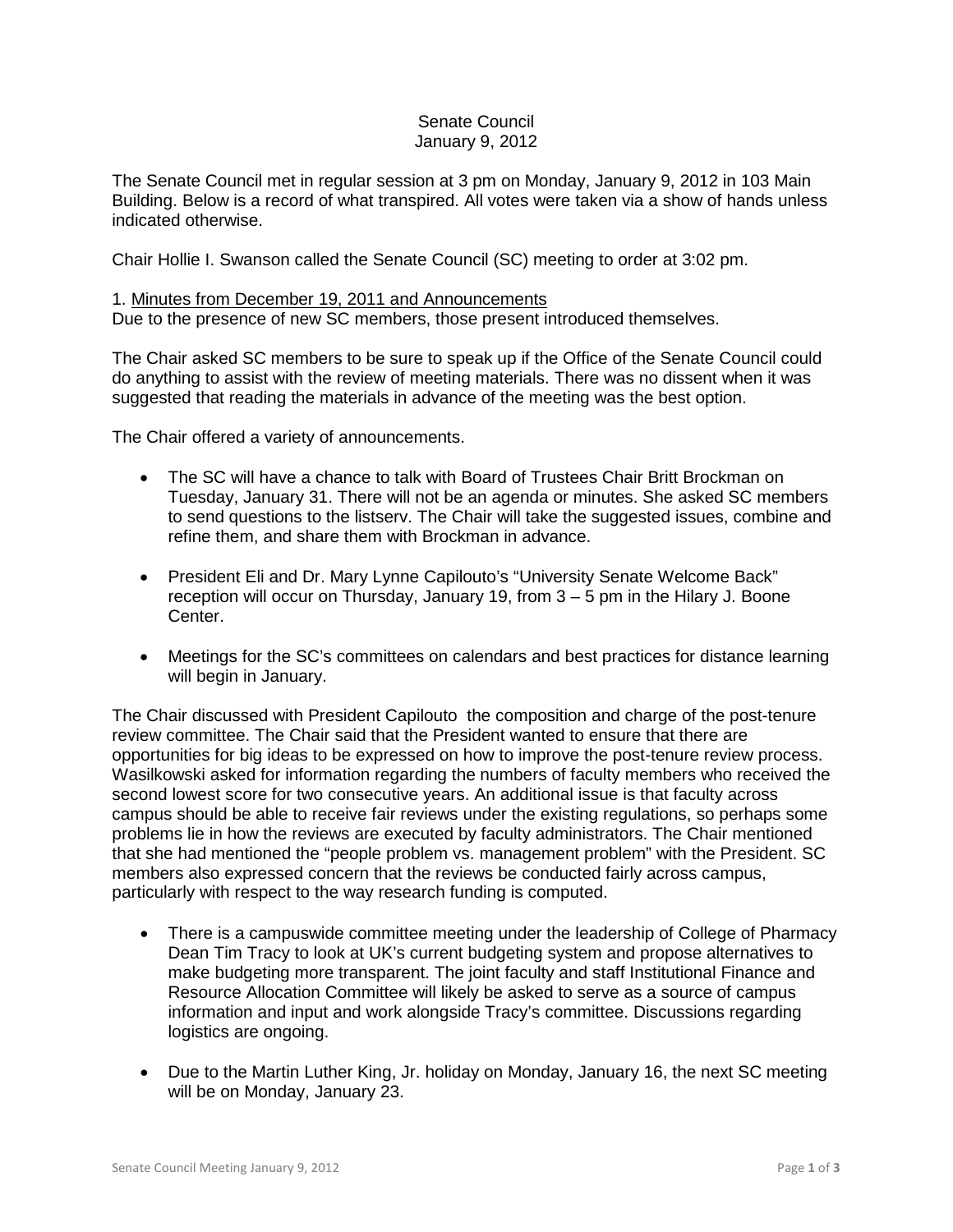Wasilkowski **moved** to approve the SC minutes from December 19, 2011 and Wood **seconded**. There being no discussion, a **vote** was taken and the motion **passed** with none opposed.

## 2. Equipment and Repair Alert System - J. S. Butler

Guests J. S. Butler (GS/Martin School of Public Policy and Administration) and David Wildasin (GS/ Martin School of Public Policy and Administration) explained their concerns to SC members, which were twofold: there is insufficient information shared with employees, at least in the Patterson Office Tower, about reactions to disasters (floods, etc.) or planned maintenance (power outages, etc.) ; and there is no mechanism to ensure that secured rooms with confidential or dangerous materials will remain secure when room keys are given to various UK employees and external individuals performing work in the area.

SC members and Butler and Wildasin discussed the matter. SC members were generally of the expressed opinion that such problems occurred also elsewhere (some first-hand anecdotal evidence was offered). There is no uniform method of distributing such information or securing rooms as needed, although there should be a relatively simple way to both ensure employees are informed about maintenance and emergencies, and that secure areas remain that way.

After additional discussion, the Chair said that she would contact someone in UKHealthcare for information on how that area communicates about repairs and secures certain areas. Then, she will talk with Vice President for Research Jim Tracy to see what types of disaster response actions are in place for areas with confidential documents or hazardous materials. With that information, she will draft an email for the appropriate campus administrator, but first send it to SC members for their input.

The Chair thanked Butler and Wildasin for attending and they departed.

## 3. Syllabi Issues (from Senate's Rules and Elections Committee)

At the Chair's request, Grossman briefly skimmed the issue as framed by the chair of the Senate's Rules and Elections Committee (SREC), Davy Jones. Essentially, the SREC needs to know if there is additional information that should be required information on the syllabus, or if the specific items illustrated from the *Senate Rules* are sufficient.

Guest Associate Provost for Undergraduate Education Mike Mullen explained that there were some faculty members who believed there were only a few items that were required on the syllabus, and there were other faculty members who believed that the Senate's Syllabi Guidelines needed to be adhered to strictly. He said the same difference of opinion is found in the Undergraduate Council membership.

SC members discussed the issue for some time. Those SC members who expressed opinions said that the Senate Syllabi Guidelines are strictly guidelines; there are only a handful of items that the *Senate Rules* state must be included on a syllabus. Wood specifically recalled the discussion in the University Senate about the Syllabi Guidelines and noted that senators were clearly only passing guidelines, not specific rules on requirements for every syllabus on campus.

Grossman **moved** that the Chair communicate to the three academic councils (Health Care Colleges Council, Graduate Council and Undergraduate Council) and the Interim General Education Oversight Committee that the syllabi guidelines and templates are guidelines and templates, and proposals should not be rejected because they fail to narrowly conform to the